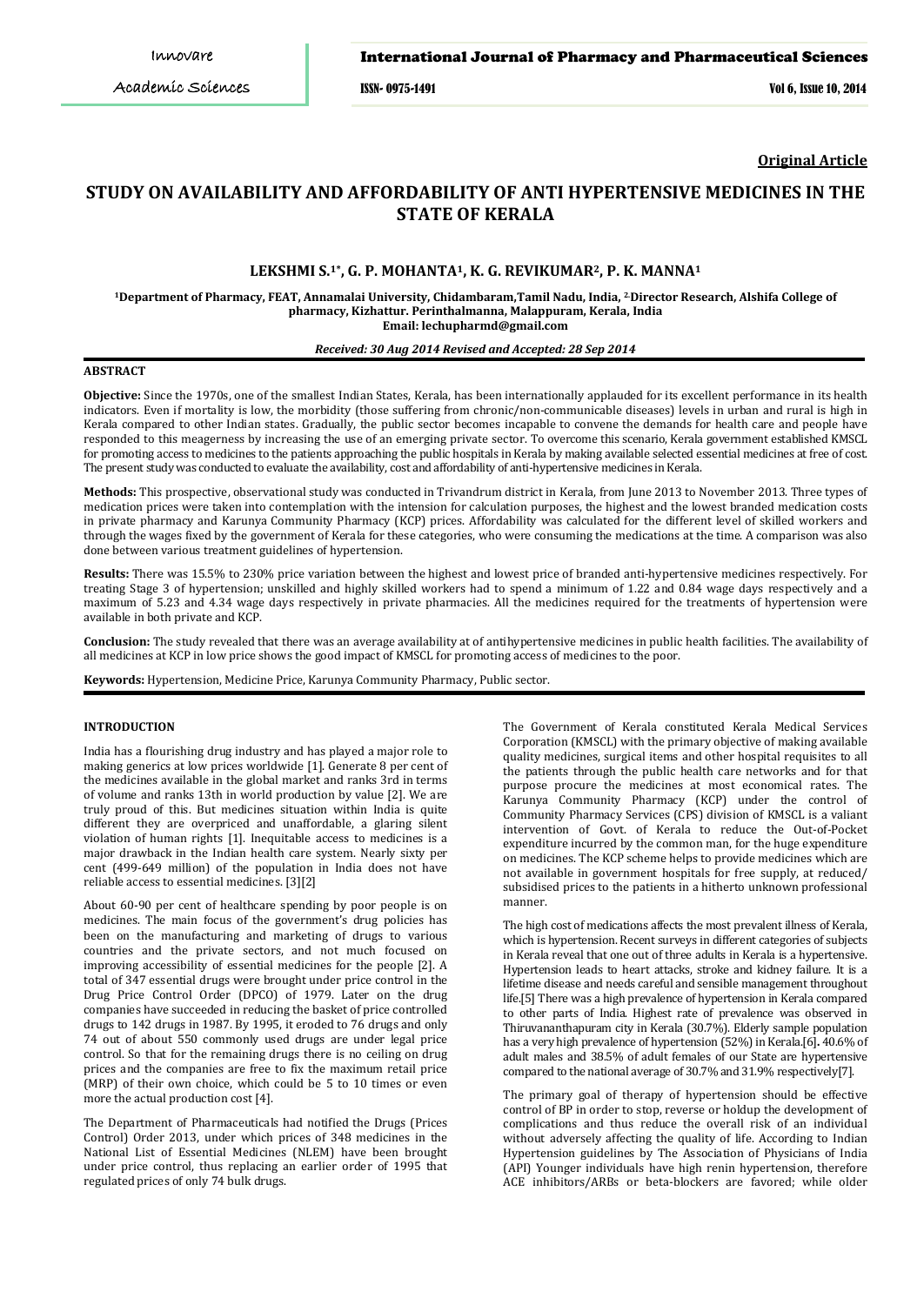individuals have low renin hypertension and hence diuretics or CCBs are preferred as first line agents[8].

In combination, one out of the two groups A [ACE inhibitor/ ARB] or B [beta-blocker] is combined with C [calcium channel blocker] or D [thiazide diuretic] (step 2) In refractory patients, when 3 agents are to be used, A+C+D is a good choice (step 3) The combined use of diuretics and beta-blockers is discouraged due to a high incidence of new-onset 9 diabetes.

According to the Treatment protocol of hypertension by government of Kerala (Directorate of Health Services) medicines presented are Amlodipine 2.5mg to 5mg, Enalapril/ Lisnopril 2.5mg -10mg, Chlorthalidone 6.25- 25mg /Hydrochlorothiazide 12.5- 50mg, Losartan 25-50mg[9].

# **Objectives**

The objectives of the present study are to determine the availability of medicines for the treatment of hypertension in the government hospital and community pharmacies in Kerala. To calculate retail pharmacy medicine prices and assess their affordability and to calculate Karunya Community pharmacy medicine prices and assesses their affordability.

#### **MATERIALS AND METHODS**

A prospective, observational study was conducted in Thiruvananthapuram, capital city of Kerala, from June 2013 to November 2013. The methodology was designed from earlier studies of availability and affordability of medicines, after the critical evaluation by all study investigators. Survey sites was urban City Corporation Area of Thiruvananthapuram district in the state of Kerala, with population of 33,07,284(15,84,200 – males, 17,23,084 – females) and literacy rate of 92.66% (94.60% male and 90.89% female) according to the census report of 2011[10]. The selection of the sample population, consisting of both public hospitals and private pharmacies was based as per the WHO manual comprising of indicators for assessing national drug policies. The district was separated into three geographical area, Highlands, Midlands, and Lowlands. Chirayinkeezhu, and Thiruvananthapuram Taluks situated on the midland and lowland regions, while the Nedumangad Taluk situated in the midland and highland regions, and the Neyyattinkara Taluk extended over all the three regions. Thus the study site was divided into four taluks. Out of each unit, a sample of at least 20 pharmacy units is required (in each zone five retail pharmacy and five government hospitals included in the study). The private pharmacies were selected based on the following criteria: first- the proximity of the private pharmacy to a public health facility, second the willingness of the pharmacy owner to allow the survey. Initially ten pharmacies were identified in each zone, then screened to 5 pharmacies which are located in five km radius. Out of which five selected on the basis of stock maintenance, prominence, accessibility and sales turn over were considered while selecting the community pharmacies (private pharmacies). Availability: For one calendar month, i. e., 4th January – 4th February 2014, data was collected by studying the availability of anti-hypertensive medication stock at the study sites i. e. Government hospitals and community pharmacies. The medication stock was accounted for thrice during the study, on the 1st day, at the end of 2 weeks and at the end of 4 weeks. From the Hypertension treatment protocol by Gov. of Kerala (DHS) identified 6 medicines for the treatment. The medicines used for stage 1 hypertension and stage 2 hypertension were included in the survey they are, Amlodipine, Enalapril/ lisinopril, Combination of Amlodipine and Enlapril or Lisnopril, Combination of Amlodipine, Enlapril/ Lisnopril and Chlorthalidone / Hydrochlorothiazide, Combination of Amlodipine, Enlapril/ lisinopril, Chlorthalidone / Hydrochlorothiazide and Losartan. These medicines list were compared with NRHM Hypertension Guidelines and JNC 8 Hypertension Guidelines.

Affordability and Cost of Medicines: The cost of the medicine was calculated based on the specific condition of the patient and the dosage of the medication proposed the Hypertension treatment protocol by the government of Kerala. The prices of medicines were sorted as highest price, lowest price and Karunya community

pharmacy price. The highest and lowest prices of the brands were taken from CIMS (Oct 2013- Jan 2014). Karunya Pharmacy medicine price was obtained from karunya pharmacy situated in Thiruvananthapuram. The total prices of medications were calculated for ten days of treatment as hypertension was chronic disease and lifelong medications were required. The affordability of medicines in the private sector was evaluated by considering the cost of treatment of hypertension and the minimum wages earned per day by different categories of workers; as specified by the gazette notification of Labour Ministry, Government of Kerala, 2011 [11]. The number of days a daily wage earns would have to work to procure the cost of treatment of hypertension been accessed, lowest, highest and Karunya community pharmacy costs of medications was obtained in the survey. The percentage difference between the maximum and minimum cost of treatment of hypertension was calculated as

Maximum cost – Minimum cost  
Minimum cost  

$$
* 100
$$

## **RESULTS**

Table 1 indicates the recommended drug of choice to treat hypertension, according to the condition of the patients. According to the Hypertension Treatment Protocol, three stages have been proposed and each stage requires different treatment. The minimum and maximum prices of the branded and their percentage difference and Karunya community pharmacy prices are summarized in table 1.

The total minimum and maximum cost required for one month treatment of hypertension for stage one is Rs. 16.47 to Rs. 132, In KCP, were they sell both branded and generic and the minimum and maximum cost required for the same treatment is 17.1 to 103.5. In KCP even the branded medicines are available to patients for a low cost. In private medical shops the percentage of price difference between minimum and maximum ranges from 113 to 1040. All the medicines which required for the treatment for hypertension were available at KCP.

Table 2 illustrates a comparison of the guidelines such as NRHM, JNC 8, and Treatment Protocol for hypertension by Kerala government. In which, Beta Blockers which was mentioned in both NRHM guidelines and JNC 8, were not included in the treatment protocol of Hypertension by Kerala Gov., some of the medicines listed in those were not available in Kerala Essential Drug List, such as Lisnopril which cost around a minimum of 2.51 Rs and a maximum of 5.5 Rs in private sector, Chlorthalidone which cost around 1.28 Rs.

Similarly, wage days were calculated for treatment using anti hypertensive drugs for each stage. Table 3 represents the affordability of antihypertensive agents for different categories of workers in the year 2011 in the state of Kerala. For one month of treatment with antihypertensive drugs for an initial stage; unskilled, semiskilled, skilled and highly skilled workers required minimum and maximum of 0.149 and 1.19, 0.144 and 1.15, 0.13 and 1.08, 0.12 and 0.99 wage days respectively in private pharmacies. Similarly, wage days were calculated for treating step two hypertension which required 0.88 and 3.83, 0.85 and 3.70, 0.80 and 3.46, 0.73 and 3.17 respectively. For Step three hypertension treatments required 0.78 and 3.68, 0.75 and 3.56, 0.71 and 3.33, 0.65 and 3.05 wage days. For step four required 1.22 and 5.23, 1.17 and 5.05, 1.10 and 4.73, 0.84 and 3.65wage days respectively.



**Fig. 1: Availability of selected antihypertensives medicines at public healthcare facility**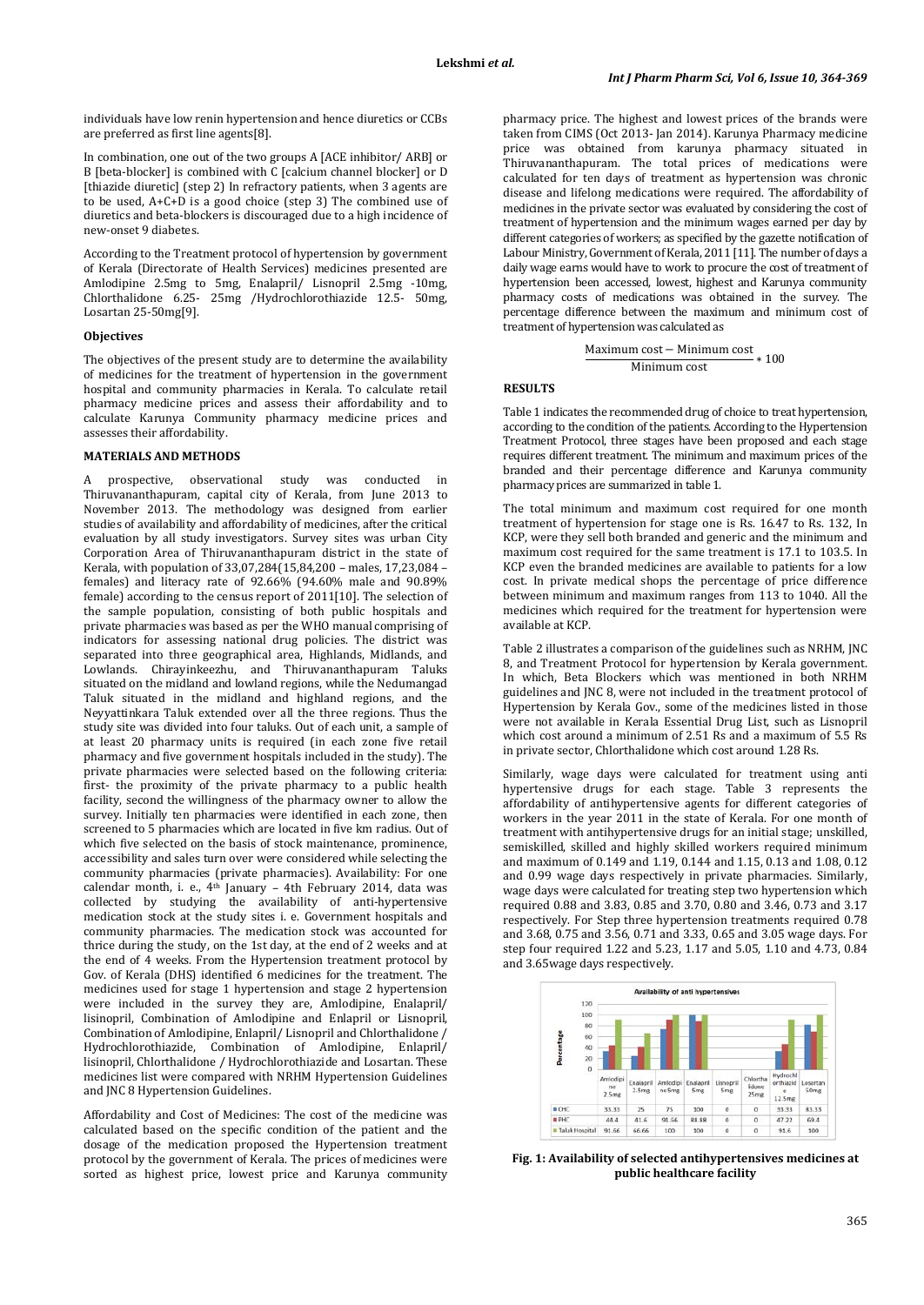Figure one, Contains the detail of availability of selected antihypertensive drugs by Gov. of Kerala (Treatment Protocol) at one CHC, three primary health care facility and one Taluk Hospital of four survey area. All the drugs listed were available in private pharmacies.

Chloroquine and Lisnopril were not listed in EDL so those drugs were not available at Public health facilities. The availability of enalapril and amlodipine 2.5 mg was low as the doctors prescribing those medicines were not frequent now days. All the medicines surveyed were available at KCP.

### **Table 1: Recommended drug of choice and prices of antihypertensive medications in private retail pharmacy and Karunya Community Pharmacy Prices.**

| S. No.       | <b>Treatment of</b><br>hypertension<br>stages | <b>Medicines</b>                        | For 30 days of treatment       |                |                                   |                |               |                  |
|--------------|-----------------------------------------------|-----------------------------------------|--------------------------------|----------------|-----------------------------------|----------------|---------------|------------------|
|              |                                               |                                         | <b>Private Retail Pharmacy</b> |                | <b>Karunya Community Pharmacy</b> |                |               |                  |
|              |                                               |                                         | <b>Min MRP</b>                 | <b>Max MRP</b> | Difference %                      | <b>Min MRP</b> | Max           | Difference %     |
|              |                                               |                                         | $\mathbf{Rs}$                  | $\mathbf{Rs}$  |                                   | $\mathbf{Rs}$  | <b>MRP Rs</b> |                  |
| $\mathbf{1}$ | Step 1                                        | Amlodipine 2.5mg or<br>Enlapril 2.5 mg  | 16.47<br>26.4                  | 132<br>67.8    | 701<br>156.81                     | 17.1<br>24.6   | 103.5<br>54   | 505.26<br>119.51 |
|              |                                               | 0r                                      |                                |                |                                   |                |               |                  |
|              |                                               | Amlodipine 5mg or                       | 22.62                          | 258            | 1040                              | 21             | 201.6         | 860              |
|              |                                               | Enalapril 10mg                          | 83.25                          | 178.08         | 113.90                            | 111            | 135           | 21.62            |
| 2            | Step 2                                        | Amlodipine 5mg +<br>Enalapril 5mg<br>0r | 48.12                          | 368.52         | 665.83                            | 60             | 296.1         | 393              |
|              |                                               | Amlodipine 5mg +                        | 97.92                          | 423            | 331.98                            | 154.5          | 282.9         | 83.10            |
|              |                                               | Lisnopril 5mg                           |                                |                |                                   |                |               |                  |
| 3            | Step 3                                        | Amlodipine 5mg +                        | 86.64                          | 406.92         | 369.66                            | 94.5           | 330.6         | 249              |
|              |                                               | Enalapril 5mg +<br>Chlorthalidone 25mg  |                                |                |                                   |                |               |                  |
|              |                                               | 0r                                      |                                |                |                                   |                |               |                  |
|              |                                               | Amlodipine 5mg +                        | 63                             | 315.42         | 400.66                            | 73.5           | 192           | 161              |
|              |                                               | Enalapril 5mg +                         |                                |                |                                   |                |               |                  |
|              |                                               | Hydrochlorothiazide                     |                                |                |                                   |                |               |                  |
|              |                                               | 25mg<br>0r                              |                                |                |                                   |                |               |                  |
|              |                                               | Amlodipine 5mg +                        | 136.44                         | 461.52         | 238.25                            | 189            | 317.4         | 67.93            |
|              |                                               | Lisnopril 5mg+                          |                                |                |                                   |                |               |                  |
|              |                                               | Chlorthalidone 25mg                     |                                |                |                                   |                |               |                  |
|              |                                               | 0r                                      |                                |                |                                   |                |               |                  |
|              |                                               | Amlodipine 5mg +                        | 112.8                          | 369.9          | 227.92                            | 168            | 245.4         | 46.07            |
|              |                                               | Lisnopril 5mg+<br>Hydrochlorothiazide   |                                |                |                                   |                |               |                  |
|              |                                               | 25mg                                    |                                |                |                                   |                |               |                  |
| 4            | Step 4                                        | Amlodipine 5mg +                        | 134.64                         | 578.07         | 329.34                            | 112.2          | 425.1         | 278              |
|              |                                               | Chlorthalidone 25mg+                    |                                |                |                                   |                |               |                  |
|              |                                               | Losartan 50mg                           |                                |                |                                   |                |               |                  |
|              |                                               | 0r                                      |                                |                |                                   |                |               |                  |
|              |                                               | Amlodipine 5mg +<br>Hydrochlorothiazide | 111                            | 486.45         | 338.24                            | 91.2           | 286.5         | 214              |
|              |                                               |                                         |                                |                |                                   |                |               |                  |
|              |                                               | 25mg+ Losartan 50mg                     |                                |                |                                   |                |               |                  |

**Table 2: Comparison of Hypertension treatment Guidelines and availability in Kerala EDL**

| <b>NRHM Guidelines</b>                | <b>JNC 8 guidelines</b>           | <b>Gov. of Kerala Treatment</b> | <b>Kerala EDL</b>               |
|---------------------------------------|-----------------------------------|---------------------------------|---------------------------------|
|                                       |                                   | <b>Protocol</b>                 |                                 |
| <b>ACE</b> inhibitors                 | <b>ACE</b> inhibitors             | <b>ACE</b> inhibitors           | <b>ACE</b> inhibitors           |
| Enalapril 5 mg                        | Captopril 50mg                    | Enalapril 2.5mg                 | Enalapril 2.5mg                 |
| Perindopril 4mg                       | Enlapril 5mg                      | Enalapril 5mg                   | Enalapril 5mg                   |
| Ramipril 5mg                          | Lisinopril 10mg                   | Lisnopril 5mg                   | Angiotensin receptor blockers   |
| Angiotensin receptor blockers         | Angiotensin receptor blockers     | Thiazide-type diuretics         | Losartan 25mg                   |
| Losartan 50 mg                        | Eprosartan 400mg                  | Chlorthalidone 25mg             | <b><i>B-Blockers</i></b>        |
| Valsartan 40 mg                       | Candesartan 4mg                   | Hydrochlorthiazide 25mg         | Atenolol 50mg                   |
| β-Blockers                            | losartan 50mg                     | Angiotensin receptor blockers   | Metoprolol 25mg                 |
| Atenolol 25 mg                        | valsartan 40mg                    | Losartan 50mg                   | Metoprolol 50mg                 |
| Proponolol 40mg                       | Irbesartan 75mg                   | <b>Calcium channel blockers</b> | <b>Calcium channel blockers</b> |
| Metoprolol 50 mg                      | <b><i>B-Blockers</i></b>          | Amlodipine 5mg                  | Amlodipine 2.5 mg               |
| <b>Calcium channel blockers</b>       | Atenolol 25mg                     | Amlodipine 2.5mg                | Amlodipine 5mg                  |
| Amlodipine 2.5 mg                     | Metaprolol 50mg                   |                                 | Nifedipine 5mg                  |
| Diltiazem extended release 120 mg     | <b>Calcium channel blockers</b>   |                                 | Nifedipine 10mg                 |
| Nifidipine 30MG (long acting)         | Amlodipine 2.5 mg                 |                                 | Diltiazem 30mg                  |
| Thiazide-type diuretics               | Diltiazem extended release 120 mg |                                 | <b>Diuretics</b>                |
| Hydrochlorothiazide 12.5mg            | Nitrendipine 10mg                 |                                 | Frusemide Inj 10mg              |
| Indapamide 2.5mg                      | Thiazide-type diuretics           |                                 | Frusemide 40mg                  |
| Central $\alpha$ 2 agonists and other | Bendroflumethiazide 5             |                                 | Hydrochlorthiazide 25mg         |
| centrally acting drug                 |                                   |                                 |                                 |
| Clonidine 0.15MG                      | Chlorthalidone 12.5               |                                 | Spironolactone 25mg             |
| Methyl dopa 250 MG                    | Hydrochlorthiazide 12.5           |                                 |                                 |
| Alpha blockers                        | Indapamide 1.25                   |                                 |                                 |
| Prazosin 2.5 MG                       |                                   |                                 |                                 |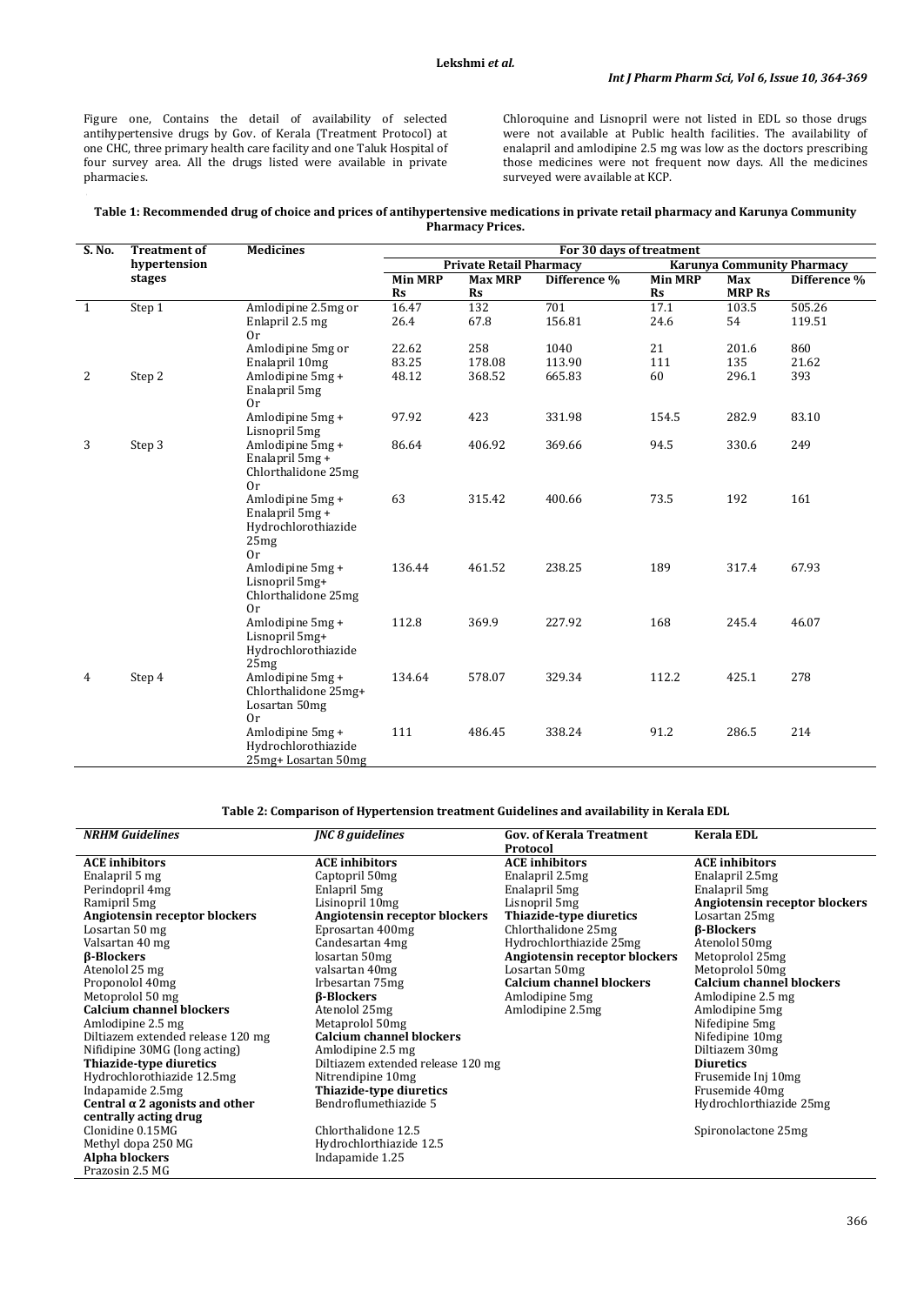| S. No. | <b>Treatment of</b> | <b>Medicines</b>                           | Unskilled  | Semiskilled | <b>Skilled</b> | <b>Highly Skilled</b> |
|--------|---------------------|--------------------------------------------|------------|-------------|----------------|-----------------------|
|        | hypertension stages |                                            |            |             |                |                       |
| 1      | Step 1              | Amlodipine 2.5mg or                        | 0.149/1.19 | 0.144/1.15  | 0.13/1.08      | 0.12/0.99             |
|        |                     | Enlapril 2.5 mg                            | 0.23/0.61  | 0.23/0.59   | 0.21/0.55      | 0.06/0.17             |
|        |                     | 0r                                         |            |             |                |                       |
|        |                     | Amlodipine 5mg or                          | 0.20/2.33  | 0.19/2.25   | 0.18/2.11      | 0.16/1.93             |
|        |                     | Enalapril 10mg                             | 0.75/1.61  | 0.72/1.55   | 0.68/1.45      | 0.62/1.33             |
| 2      | Step 2              | Amlodipine 5mg + Enalapril 5mg             | 0.43/3.33  | 0.42/3.22   | 0.39/3.02      | 0.36/2.76             |
|        |                     | 0r                                         |            |             |                |                       |
|        |                     | Amlodipine 5mg + Lisnopril 5mg             | 0.88/3.83  | 0.85/3.70   | 0.80/3.46      | 0.73/3.17             |
| 3      | Step 3              | Amlodipine 5mg + Enalapril 5mg +           | 0.78/3.68  | 0.75/3.56   | 0.71/3.33      | 0.65/3.05             |
|        |                     | Chlorthalidone 25mg                        |            |             |                |                       |
|        |                     | 0r                                         |            |             |                |                       |
|        |                     | Amlodipine 5mg + Enalapril 5mg +           | 0.57/2.85  | 0.55/2.75   | 0.51/2.58      | 0.47/2.36             |
|        |                     | Hydrochlorothiazide 25mg                   |            |             |                |                       |
|        |                     | 0r                                         |            |             |                |                       |
|        |                     | Amlodipine 5mg + Lisnopril 5mg+            | 1.23/4.18  | 1.19/4.03   | 1.11/3.78      | 1.02/3.46             |
|        |                     | Chlorthalidone 25mg                        |            |             |                |                       |
|        |                     | 0r                                         |            |             |                |                       |
|        |                     | Amlodipine 5mg + Lisnopril 5mg+            | 1.02/3.35  | 0.98/3.23   | 0.92/3.03      | 0.84/2.77             |
|        |                     | Hydrochlorothiazide 25mg                   |            |             |                |                       |
| 4      | Step 4              | Amlodipine 5mg + Chlorthalidone 25mg+      | 1.22/5.23  | 1.17/5.05   | 1.10/4.73      | 0.84/4.34             |
|        |                     | Losartan 50mg                              |            |             |                |                       |
|        |                     | 0r                                         |            |             |                |                       |
|        |                     | Amlodipine 5mg + Hydrochlorothiazide 25mg+ | 1.00/4.40  | 0.97/4.25   | 0.90/3.98      | 0.83/3.65             |
|        |                     | Losartan 50mg                              |            |             |                |                       |

**Table 3: Affordability of hypertension treatment for ten days Treatment (in Year 2011)**

# **DISCUSSION**

The state of Kerala, with just over 3 % of the national population has attained the status of number one position in per capita medicine consumption. It is estimated that  $9-11$  % of Indian domestic medicine market share is consumed in the state. Access to essential medicine is over 78 % in the state against the national average of 33% and the global average of 66 %. [12] The State has reported the highest proportion of hospitalized persons both in rural and urban areas. Share of public providers in non-hospitalized medical treatment of ailments in Kerala is higher than that of all India percentages (Kerala Rural- 37%; Kerala urban- 22%; India rural-2%; India urban- 19%)[5]. Also, there is a decreasing trend in the hospitalized treatment from public sources in Kerala. The cost of treatment is the lowest in Kerala even now, both in rural and urban areas, compared to other states though it has increased significantly over the years. According to NSSO 60th round conducted in2004, the average medical and other related non-medical expenditure per treated person during 15 days preceding the survey was Rs. 182 in rural areas and Rs. 193 in urban areas of Kerala while the national averages were Rs. 257 in rural areas and Rs. 306 in urban areas. The position of Kerala is the reverse, where only 37 percent secured treatment from public hospitals, while 63 percent secured treatment from private and corporate.[13] In India, more than 68 % (Census 2011) populations live in rural area and they work on farms or perform other menial jobs which pay on a day to day basis. The poor people mostly depend on the government hospitals for healthcare. Our study also point out that the price of anti hypertensive medicines in the private sector is very high compared to the Govt. Owned Community Pharmacy. Even though, public health facilities providing free or subsidized care, 81% of outpatient and 45% of inpatient care in India were assessing private healthcare. This may be due to the unused / under used potentials of many institutions such as a) Lack of periodic or annual maintenance of buildings resulting to dilapidated conditions. b) Non- availability of building / lack of proper electrification/ lack of water and sanitation facilities. c) Lack of manpower: Often building and equipment was constructed and established but the lack of man power results in idling of a facility. d) Lack of sufficient equipment and furniture.(rusty and unrepaired cots, spoilt mattress and torn dirty bed sheets or their absence is a common sight in many of the government healthcare institutions. e) Majority of them may not even have basic clinical investigation facilities and may even lack life supporting facilities like round the clock availability of oxygen etc. f)

shortage of medicine due to the irregular supply of medicines and other materials, so patients seeking medical care from the government hospitals are forced to buy them from outside, curt attitudes of doctors and other staff members, corruption, deficiency of hygiene.

Consequently affordability of medicines was a major issue. For one month of hypertension treatment an unskilled worker has to spend 0.149-5.23 days wage require from minimum price brand to maximum price in private pharmacies similarly for other class of workers. (Table 2)

Large variation in costs of medicines was viewed. In India, the pricing policy for medicines was disoriented which was a major reason for the price variation. The prices of all medicines were not under price control and have been left to the market forces. The maximum allowable post manufacturing expense (MAPE) permitted for medicines under price control is 100 percent and ceiling prices have been fixed for these For the other medicines, there is no restriction on the MAPE, resulting in large and variable prices. The variation in prices of the same medicine but sold under different brands is large and may range from 25-3400 percent [14].

The results of this study emphasize the need to improve medication availability and increase affordability of medicine for hypertension, particularly in the public sector. Although many medicines for hypertension as well as for other diseases were theoretically provided for free cost in the public sector, but all the medicines were not available in the public institutions, leading to patients purchasing them from private community pharmacies at higher costs [15]. Branded medications are more costly than their generic equivalents, but in India many branded medications are not available, as a result of which their generic counterparts are overtly pricey. In our study the price difference comparison was minimum for enalapril 113% and maximum for Amlodipine 1040 %. Generic medications are cheaper compared to brand medications but they are not much available in the government facilities. As a result, the same cheap generic medications are sold in the market at a high price and which make poor patient to spend out of pocket.

The Karunya Community Pharmacy under the control of Community Pharmacy Services (CPS) division of KMSCL was a courageous intervention of Govt. of Kerala to reduce the Out-of-Pocket expenditure of the society, mostly because of the great expenditure on medicines. The first outlet at Medical college, Trivandrum opened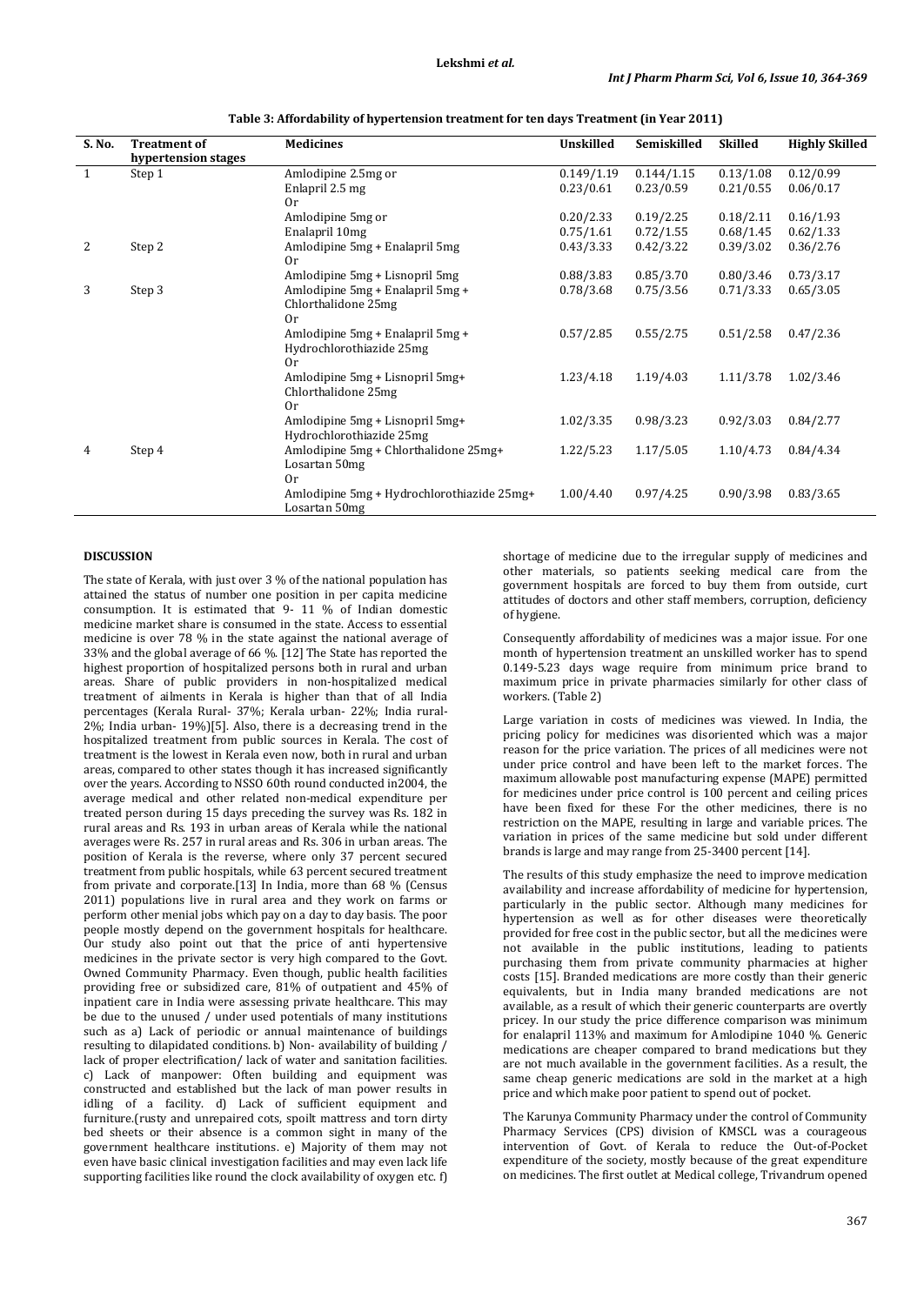on 12<sup>th</sup>January 2012. Main features of Karunya Community Pharmacy are: 20-90% discount from MRP for all medicines, Operational 24 X 7 Advanced inventory supply management system, State of art scientific warehousing (Karunya Medicine Depots) and Patient counseling. Specialty drugs are mostly given in purchase rate itself without taking any margin.

**Table 4: Below shows the price difference which Karunya community pharmacy offers to the public.**

| S. No. | <b>Medicine name</b>                         | <b>MRP</b> | <b>KCP</b> rate(Rs) | %difference |
|--------|----------------------------------------------|------------|---------------------|-------------|
|        | Zoledronic Acid(ALZIC Inj)                   | 2,450.00   | 176.75              | 92.78       |
|        | Dobutamine (DOBUSTAT Inj 5 ml)               | 259.00     | 28.75               | 88.89       |
|        | Human Albumin(ALBUREL)                       | 5000.00    | 2100.00             | 58          |
| 4      | Peginterferon alpha 2a (PEGASYS PFS 135 MCG) | 12415.00   | 6842.00             | 44.88       |
|        | Liposomal Amphotericin (AMPHOCEL 50 MG vial) | 7990.00    | 2950.00             | 63.07       |





**Fig. 2: Sales analysis during the period from 12.01.12 to 03.11.12**

This drastic increase in sales of KCP shows that the poor patients are getting the branded medicines in much a reduced cost than the private pharmacy price. The number of people resorting to the public healthcare system increased during last 15 years. A study by Kerala Sasthra Sahytya Parishath(KSSP) comparing the scenario in 1996 to that of 2004 showed that 28% of the population was dependent on the government sector in 1996 and it increased to 32% in 2004. Kerala is the first state to implement the union government's initiative to supply free generic medicine to patients through government hospitals from November 1st ; 2012. A significant increase in the number of outpatients has been reported from the General Hospitals in Thiruvananthapuram, Ernakulam and Kozhikode following the launch of the free generic medicines scheme. Officials of the Kerala medical services corporation (KMSCL) declared that many patients from private hospitals are returning to government hospitals for free generic medicines and they said that there is a 50 to 100 percentage increase in the number of outpatients at these hospitals [16]. In order to make the availability of quality essential medicines in the public health care facilities of the state and to ensure their rational and prudent use, the following problems deserve special attention.

### **Periodic updating and adherence to Essential Medicines List (EML) of the state**

The list of items in the EML has to be updated at regular intervals with the support of an effective addition/ deletion policy norms. It has to be made known to all those involved in the prescription writing and handling, indenting and dispensing of medicines. The KMSCL has to take the TNMSC model in popularising the EML hand books in an easy to refer format (pocket book for over coat) throughout the state health care facilities.

## **Updating the Hospital Formulary system**

The Hospital Formulary system working in the state has to be strengthened, particularly in the specialty and tertiary care hospitals with the support of some mechanism ensuring continuous and persistent efforts in that regard till the objective is achieved.

# **Accreditation of Pharmacy services in Hospitals and Communities**

There shall be a set up for accreditation of hospital and community pharmacies in the state with the objective of promoting good dispensing practices and good storage practices. It will also help to ensure the presence of the sufficient number of qualified pharmacists with identifiable uniform/ dress code in the pharmacies as initiated by the Kerala State Pharmacy Council. Accreditation will help to make pharmacy services more professional, ethical and scientific.

### **Publication of standard treatment guidelines**

The absence of STG can lead to many difficulties in implementing a state policy on medicines. It is difficult to make available the required / needy medicines in the health care facilities without interruption without EDL and STGs. Lack of STG leads to duplication and multiplication of certain medicines in the KMSCL warehouses and the hospital pharmacies causing much difficulties and hardships to the inventory management. It also promotes different prescription pattern even for mild conditions. Publication of STG/STP is essential to promote rational drug use.

#### **Effective quality assurance process and timely testing facilities for medicines**

Being a consumer state without much pharmaceutical manufacturing units, the state has to take extra care in ensuring quality control and quality assurance aspects of medicines marketed and/ used in the state. Unethical marketing strategies adopted by certain corners and the delay in withdrawing drugs found 'not of standard quality' (NSQ) are examples of serious issues faced by the state. The quality control mechanism is in doldrums and about less than one% of the batches of medicines used in the state are tested in the drug testing laboratory of the drugs control department. The proposal for establishing four regional laboratories of the department is not moving in the expected speed/ manner.

# **Computerized medicine registry for the state.**

The state is facing many threats in the case of medicines, their storage, distribution and usage both in public and private set ups. The drug safety has to be ensured with respect to their quality, authenticity, availability and affordability. Unapproved combination drugs, formulations and dosage forms; drugs with similar/ identical or same names, marketing of defective and manipulated pharmaceutical products, clandestine marketing network, clinical trials etc. are issues to be attended seriously. Currently the state is not having any set-up to have a data base on medicines used/ marketed in the state. Drugs with same and similar trade/brand names are available in the hospitals and community pharmacies with entirely different active ingredients. Some agencies supply medicines to the state and vanish from the scene. It is difficult to trace them out as they don't have any office or premises anywhere. The drugs control department is helpless in this regard. In order to solve such issues and establish a system in the state, a computerized medicine registry has to be established.

### **CONCLUSION**

Access to quality essential medicines at the government health facilities and at affordable prices at private pharmacies and hospitals is essential. The availability of antihypertensive medications is average in public sector, when compared with KCP and private pharmacies were all the antihypertensive medicines available. The high cost of the medicines in India makes treatment less affordable